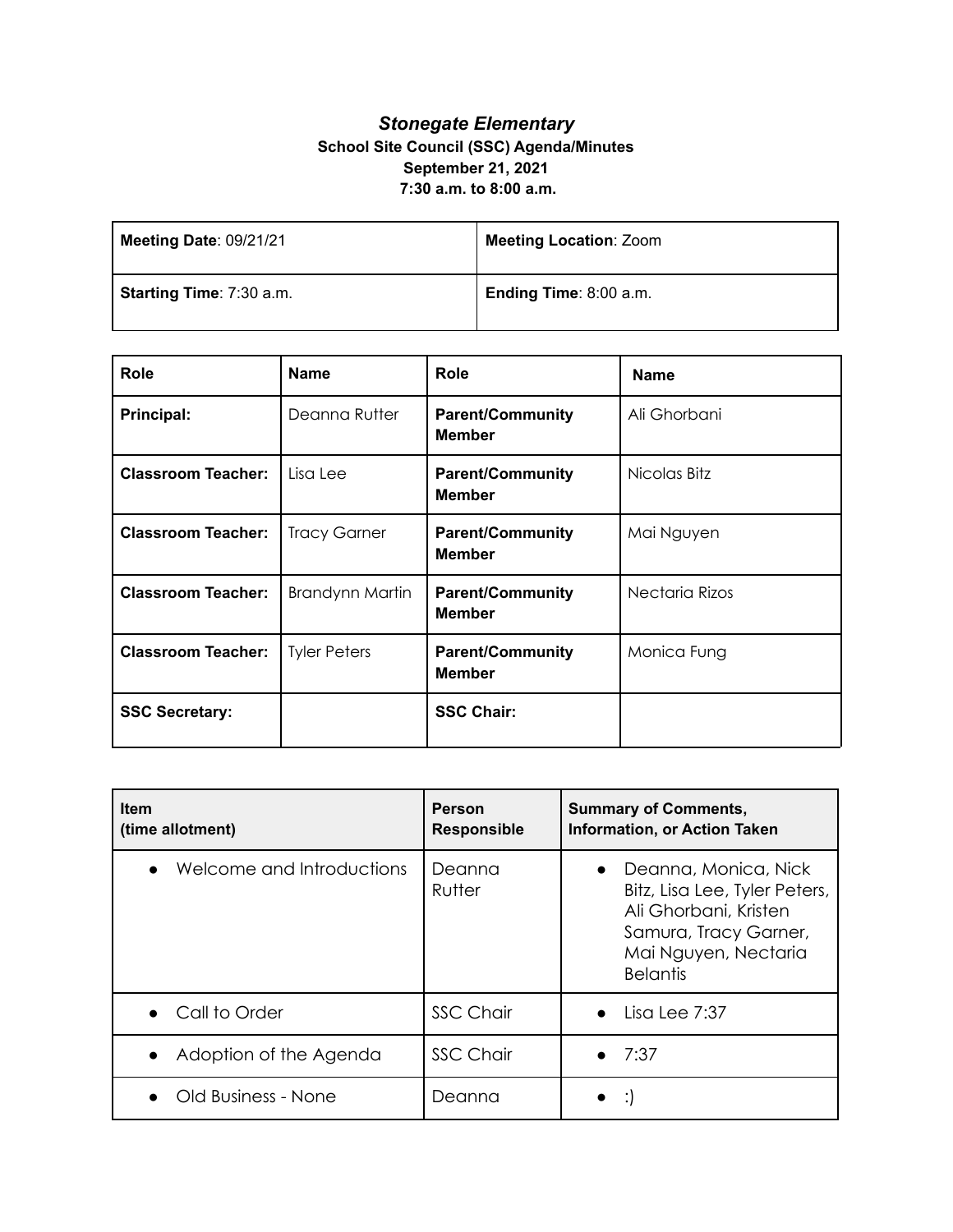|                                                                                                               | Rutter           |                                                                                                                                                                                                                                                                                                                                                                                                                                                                                                                                                                                                                                                                                                                                                                                                                                                                                                                                                                                                                                                                         |
|---------------------------------------------------------------------------------------------------------------|------------------|-------------------------------------------------------------------------------------------------------------------------------------------------------------------------------------------------------------------------------------------------------------------------------------------------------------------------------------------------------------------------------------------------------------------------------------------------------------------------------------------------------------------------------------------------------------------------------------------------------------------------------------------------------------------------------------------------------------------------------------------------------------------------------------------------------------------------------------------------------------------------------------------------------------------------------------------------------------------------------------------------------------------------------------------------------------------------|
| <b>New Business</b><br><b>SSC Roles and Norms</b><br>$\circ$<br><b>SPSA Review and</b><br>$\circ$<br>Approval | Deanna<br>Rutter | <b>Tyler Peters Chair</b><br>$\bullet$<br>Deanna Rutter go over<br><b>SSC Roles and Norms</b><br>As a committee here to<br>represent the school<br>and school community<br>Norms: discussing<br>student achievement<br>and safety plan for<br>school.<br>Oversee SPSA<br>Kristen Samura in charge<br>of Safety Plan as Vice<br>Principal<br>Safety Plan is comprised<br>of 4 Sections<br>Section 1 -<br>Comprehensive School<br>Safety Plan for SG. 12<br>parts.<br>Part 1 - Signature page<br>Part 3 - Organizational<br>Chart (Equipment,<br>personnel safety logistics<br>teams, safety<br>procedures/routines.<br>Room for flexibility and<br>alternate planning if<br>events do not go our<br>way. N/A roles - is there<br>a need or interest to be<br>$filed$ ?)<br>Part 11 - Student<br>Discipline (Discipline<br>statistics all 0 except for<br>Suspension - 2. How do<br>we compare to other<br>schools in our District?<br>Number of students<br>suspended at any given<br>time throughout the<br>year.<br>Approval of Safety Plan<br>by Tyler Peters at 7:57 |